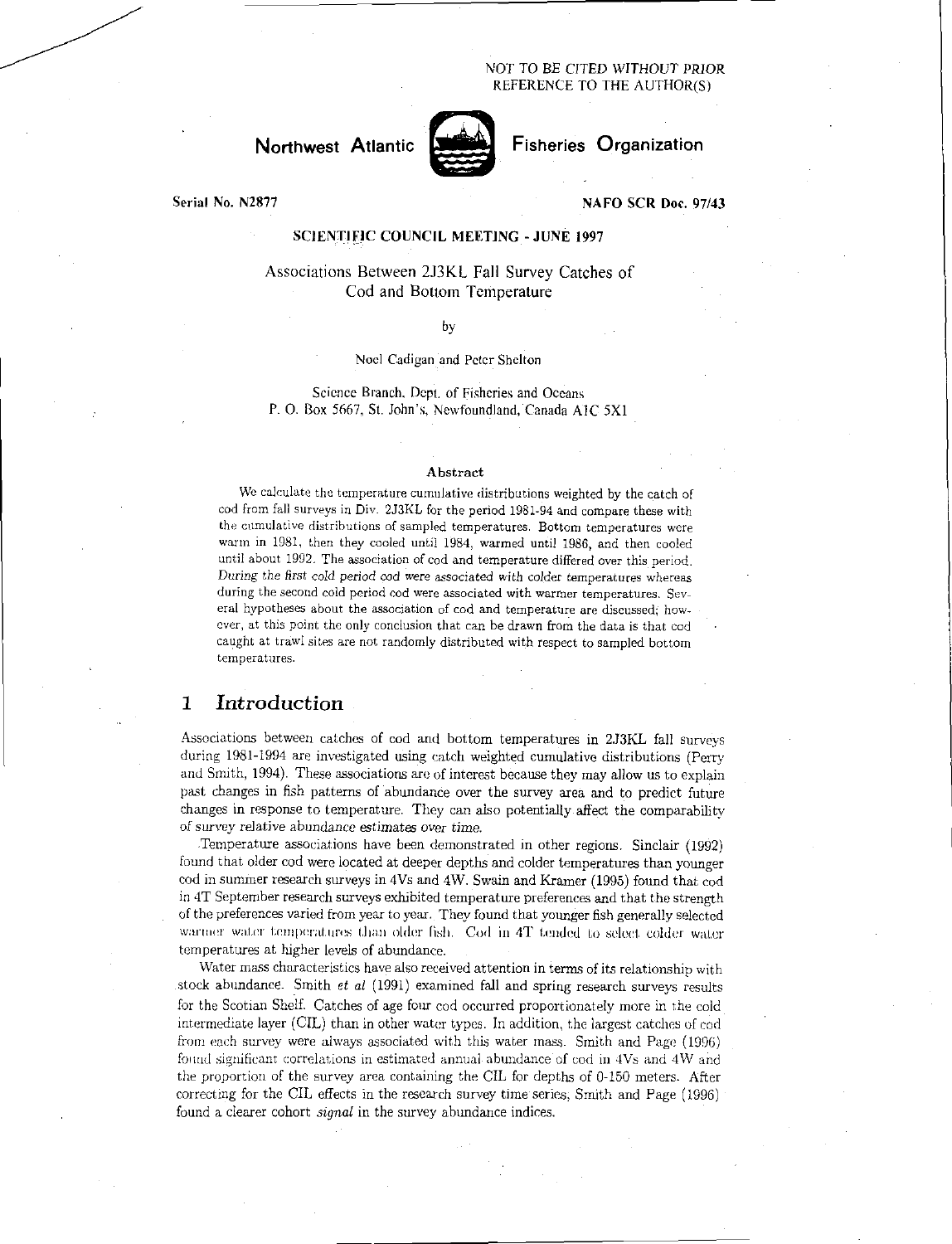In this paper we calculate the temperature cumulative distributions weighted by the catch of cod from the fall survey in Div. 2J3KL for the period 1981-94 and compare these with the cumulative distributions of temperature available in the sampled areas as recorded by the net-mounted CTD or, where not available, by BT or XBT. Differences in the cumulative distributions can be interpreted as habitat "selection" in a naive sense. but do not necessarily imply active selection of particular habitat types by cod. For example, if the mortality rate of cod is higher in a particular habitat, this would appear as a negative association with this habitat type. As a second example, cod may not select for temperature but may select a habitat on the basis of abundance of a prey species that varies depending on temperature.

## Catch weighted cumulative distribution function

What follows is a brief description of the catch weighted cumulative distribution function (CWCDF) that is used for detecting covariate associations (see Perry and Smith, 1994). We restrict our attention to the stratified random sampling design. Let  $y_{hi}$  denote either the number or weight caught in the *i*th tow in stratum  $h$ , and let  $x_{hi}$  denote the value of the covariate x for the same tow,  $i = 1, ..., n_h$ ,  $h = 1, ..., H$ . Let  $N_h$  denote the total number of possible tow sites in strata h, and let  $n = \sum_{h=1}^{H} n_h$  and  $N = \sum_{h=1}^{H} N_h$ . The design based CDF for *x* is

$$
f(t) = \sum_{h=1}^{H} \frac{N_h}{N} \left[ \sum_{i=1}^{n_h} I(x_{hi}) \right] / n_h,
$$

where

$$
I(x) = \begin{cases} 1, & \text{if } x \leq t, \\ 0, & \text{otherwise.} \end{cases}
$$

The design based CWCDF for x is

$$
g(t) = \sum_{h=1}^{H} \frac{N_h}{N} \left[ \sum_{i=1}^{n_h} \frac{y_{hi}}{\bar{y}_{st}} I(x_{hi}) \right] / n_h,
$$

where  $\bar{y}_{st}$  is the stratified weighted average of the  $y_{ti}$ 's.

The CWCDF is used to show the range of x values for which cod occur; that is, if large  $y_{hi}$  are consistently associated with similar values for  $x_{hi}$  then that indicates a habitat preference for the level of the  $x_{hi}$ 's. Such associations will appear as large discrepancies in  $|f(t) - g(t)|$ . Conversely, if  $f(t) = g(t)$  then that indicates a homogeneous distribution of catches over the levels of *x.* Perry and Smith (1994) give a more detailed discussion of this diagnostic, including some inference results.

# 2 Description of distributions

#### 2.1 Observations for combined years

Cumulative distributions (CDFs) of bottom temperatures at trawl stations in the 2J3KL research survey for the period 1981-94 arc presented in Fig. la. This figure shows that bottom temperatures in 3K are somewhat warmer than in 2J, but substantially colder in 3L. The 50th percentile in 3L is -0.6' C compared with 2.2° C in 3K. This is presumably due to a greater impact of the CIL on the bottom in the shallower waters of 3L, compared with the deeper water of 2J and 3K.

Abundance and biomass weighted CDFs for the period 1981-94 are presented *in*  lb. They are similar to each other, in most instances. There is considerable difference in the thermal association in the 3 divisions. In 2J cod appear randomly distributed with respect to bottom temperature, whereas in both 3K and 3L there is evidence of considerable selection for warmer water. This selection is reflected in the CDFs for 2J3KL combined as well. The selection is greatest in 3L where there is a maximum difference of 0.35° C for abundance weighted CDF and 0.37° C for the biomass weighted CDF compared to the unweighted temperature CDF. Despite the observation that there is considerable selection in 3L, cod in this division are still in colder water than those in 2J and 3K. The weighted 50th percentile is about  $1^{\circ}$  C in 2J, about 2.8° C in 3K, and only about 0.5° C in 3L.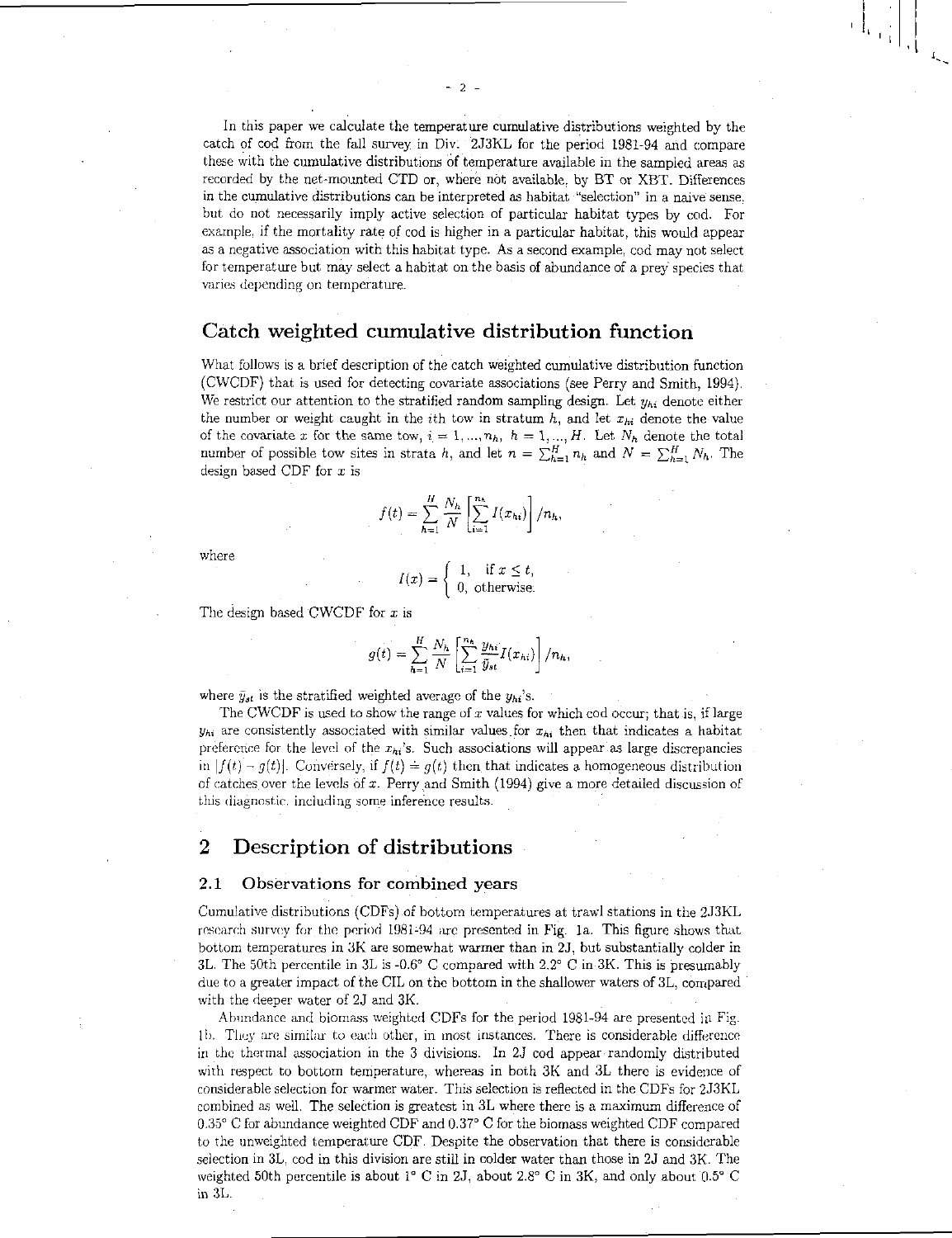Note that the combined CDFs are not averages of the annual CDFs: The combined CDFs will give more weight to years with relatively large sample sizes.

### 2.2 Yearly observations for 2J3KL

Prior to 1987, catches of cod were most associated with warm water in 1981 and 1986 (Fig. 2a). These were relatively warm years during the 1981-94 period. This can be seen in Fig. 2b in that the annual unweighted temperature CDF for 1981 and 1986 is somewhat below the CDF calculated for all years. Also, these are the years with the highest median temperatures at trawl sites,  $1.6^{\circ}$  C and  $1.7^{\circ}$  C respectively. The area of the CIL (see Fig. 2d) in 1981 and 1986 Were the lowest values for the period.. In contrast, in 1984 cod appeared to select relatively cold water at the range of available temperatures above 1° C (Fig. 2a). The temperature CDF for this year lies above the combined CDF (Fig. 2b) and the median temperature of 0.4° C is the lowest in the time series (Fig. 2c). The plot of area of the CIL (Fig. 2d) confirms that this *was* the coldest year in the time series.

The 1981, 1984 and 1986 associations between cod abundance and bottom temperature do not make intuitive sense. Why should cod seek warmer water in warm years and colder water in cold years?

Since 1988 a decrease in the median temperature for survey sites has occurred, to a minimum in 1993 (Fig. 2c). This corresponds with a period of elevation in the area of the CIL (Fig. 2d). Over this cool period the association between cod 'and bottom temperature at trawl sites appeared to be quite different from that which occurred in 1984. Cod showed an increasing selection for warm water, peaking in 1991 (Fig. 2a) when the area of the CIL was near its highest level (Fig. 2d). For the last three years of the series the degree to which warm water was selected by cod decreased each year (Fig. 2a), corresponding to decreasing area of the CIL (Fig. 2d) and a levelling of the median temperature. .. •

Relatively large catches of cod during the period 1989-94, represented by jumps in the catch weighted CDFs, tend to occur for tows in which the bottom temperature is greater than 2° C.

### 2.3 Yearly observations for each Division

The relatively small departures from the unweighted CDF noted for 2J in the combined catch weighted CDFs for the period 1981-94 (Fig. lb) result from averaging out considerable year to year variation in temperature selection in this division (Fig. 3a). Warm water selection is apparent in 1990, 1991 and 1994, whereas cold water selection is apparent in 1983, 1984, and to a lesser extent in 1985. Temperatures were anomalously warm at trawl sites in 1981, 1986 and 1988 and anomalously cold in 1984 (Fig. 3b). Larger catches of cod at low temperatures ( $\langle 2^{\circ}$  C) appear to occur relatively more often in 2J than in 3K and 3L (see below).

There is little evidence of temperature selection by cod in 3K until 1989 (Fig. 4a). In 1989 to 1992 cod show considerable selection for warmer water; reaching a peak in 1990-1991. Cod were associated with cold water more than usual in 1982 , 1984 and 1985, and more associated with warm water than usual in 1989-92 (Fig. 4b). The associations occurred despite relatively small departures in bottom temperatures from their combined CDF. Temperatures were, however, somewhat colder than usual in 1985 and slightly colder in 1990, 1992, and 1993.<br>In 1990, 1992, and 1993.<br>In <sup>21</sup> substantial temperature selection is apparent in all years except 1984 and 1

In 3L substantial temperature selection is apparent in all years except 1984 and 1994 (Fig. 5a). The comparison with the combined unweighted CDF does not indicate why there is no temperature selection in these two years (Fig. 5b). The warm water selection by cod in 1986, 1988, 1989, 1992 and 1993 was substantially more than for the whole 1981-94 period (Fig. 5b). Of these years, 1986 was somewhat warmer than the overall 1991-94 period and 1993 somewhat colder.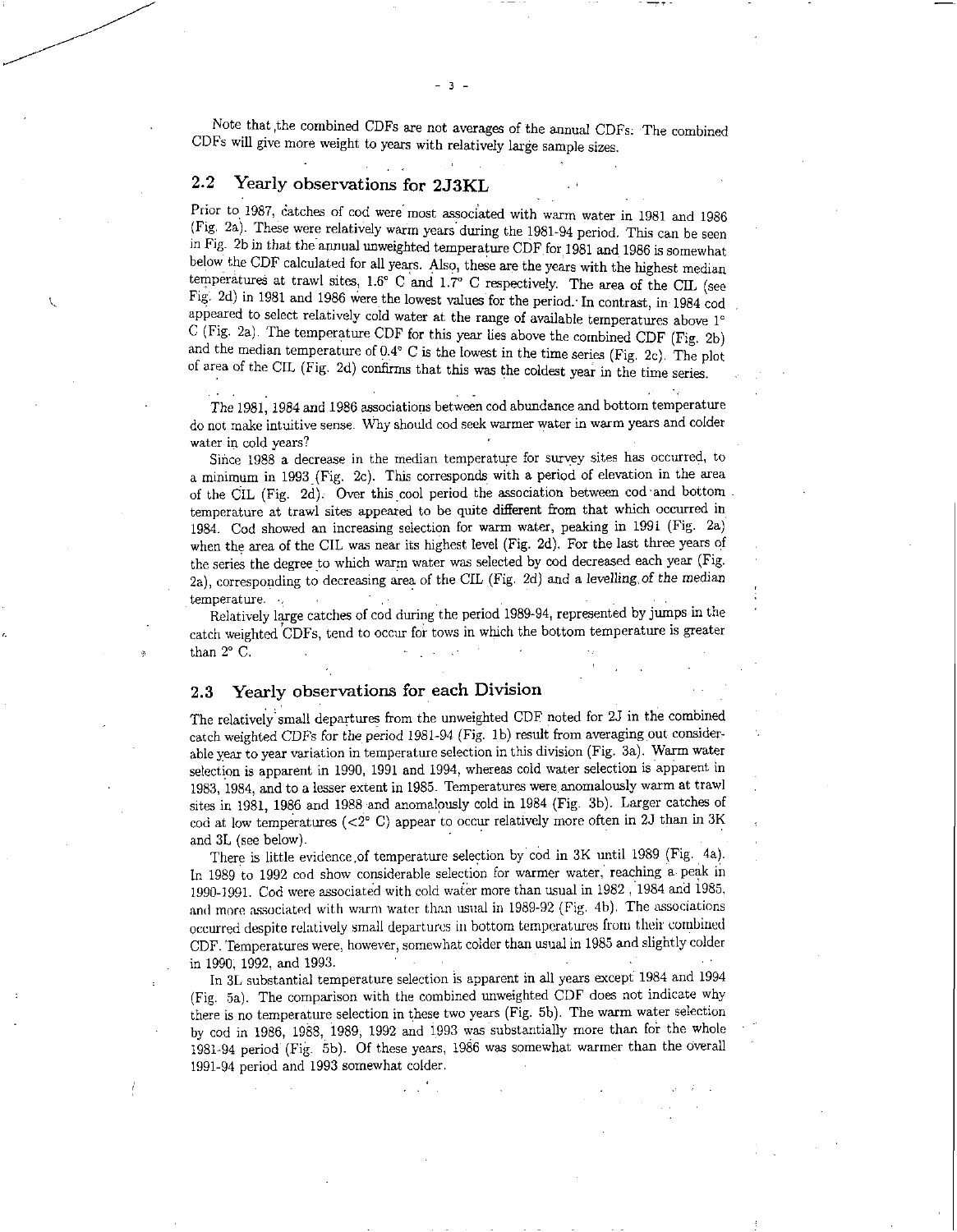## 3 Discussion

The unweighted CDFs indicate considerable changes in bottom temperature at trawl sites between 1981 and 1994. Temperatures were warm at the start of the time series, then they cooled until 1984, warmed until 1986, and then cooled until about 1992. The first cold period was.more pronounced' in 2J. The second cold period was more pronounced in 3L and absent in 23. Relatively less change occurred in 3K. The association of cod with temperature differed over this period. During the first cold period cod were associated with coldei temperatures whereas during the second cold period cod were associated with warmer temperatures. This agrees with the hypothesis by Swain and Kramer (1995) that cod will select relatively cold temperatures at high levels of abundance and warmer water at low levels of abundance.

These ideas are in keeping with the basin model of MacCall (1990), but the observations could also be compatible with explanations other than density dependent habitat selection. Substantial changes in the age composition of cod encompassing the two cold periods have occurred and age specific changes should therefore be examined in future studies. There have also been spatial shifts in cod distribution that may not be directly related to temperature. Rose *et al.* (1994) noted that cod in the fall surveys were located to the north during warm periods and to the south during cold periods. Under the density dependent hypothesis, it would therefore be expected that in cold periods the density dependent effect would be more evident in 3L than in 2J. However, in the 1984 cold period cod were randomly distributed with respect to temperature in 3L but associated with colder water in 2J.

Atkinson *et al.* (1997) noted that the area occupied by cod was positively correlated with stock abundance'. When more abundant, the stock occupied a larger area, and the area decreased *as* the stock declined. This same analysis suggested southward and offshore spatial shifts in the 2J3KL cod stock since 1988. Warren (1997) suggests that there was a breakdown in the spatial structure of cod stocks in 2J3KL coincident with the decline in abundance and he conjectured that this could be a consequence of declining availability of prey species. Frank *et al.* (1996) have noted recent dramatic changes in the distribution of capelin, the main prey species for cod. In particular, there was an abrupt decline in offshore abundance in 2J3KL associated with cold temperatures. This may have had an effect on the distribution of cod.

The recent cod-temperature associations are likely not related to changes in trawl catchability. If cod are caught more easily in cold water than in warm water then this would appear as cold water selectioh, which is opposite to what is observed in the 1990s.

We have assumed throughout our analyses that differences in CDFs and CWCDFs are inferentially equivalent in all years. This may not be the case. In particular, differences may depend on  $\bar{y}_{st}$ , being less significant for smaller  $\bar{y}_{st}$ .

The reason for the very different response by cod to the first and second cold water periods in the time series requires further investigation. At this point the only conclusion that can be drawn from the data is that cod caught at trawl sites are not randomly • distributed with respect to bottom temperature. There is evidence of substantial habitat selection based on temperature but this selection is complicated by some other variable.

# References

- [1] Atkinson, D. B., Rose G. A., Murphy E. F., and Bishop, C. A. (1996) Distribution changes and abundance of northern cod- *(Codas morhua),* 1981-1993. *Can. J. Fish. Aquat. Sci.* 54 (Suppl. 1), 132-138.
- l21 Frank, K. T., Carscadden, J. E., and Simon, J. E. (1996) Recent excursions of capelin (Mallotus. villosus) to the Scotian Shelf and Flemish Cap during anomalous hydrographic conditions.
- (31 MaCCall, A. D. (1990) Dynamic Geography of Marine *Fish Populations.* Washington Sea Grant, Seattle, 153p.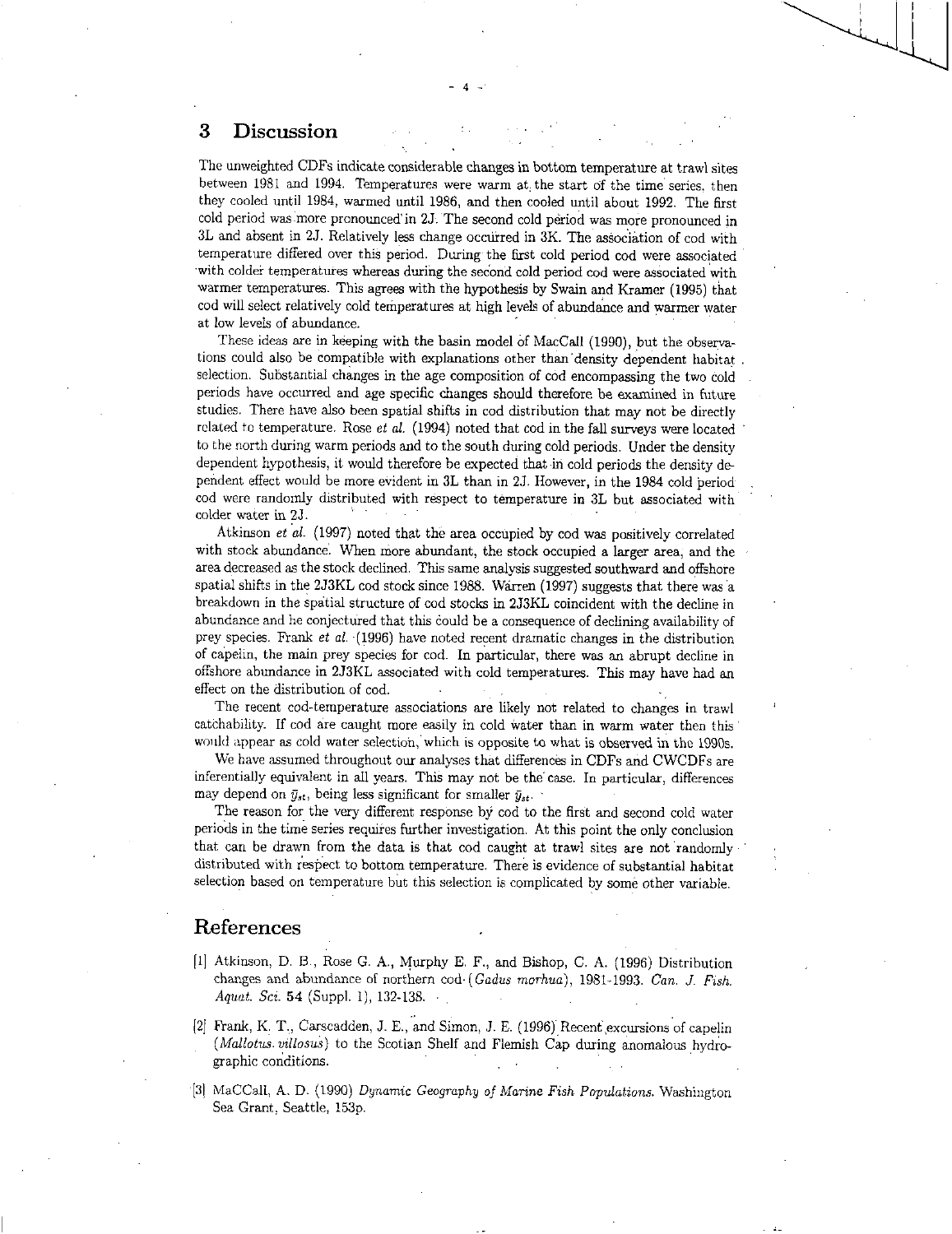- [4[ Rose, G. A., Atkinson, D. B., Baird, J., Bishop, C. A., and Kulka, D. W. (1994) Changes in distribution of Atlantic cod and thermal variations in Newfoundland waters, 1980-1992. *ICES* mar. *Sci. Symp.,* 198, 542-552.
- [5[ Perry, R. I., and Smith, S. J. (1993) Identifying habitat associations of marine fishes using survey data: An application to the Northwest Atlantic. *Can. J. Fish. Aquat. Sci.,* 51, 589-602.
- [6] Smith, S. J., and Page, F. H. (1996) Associations between Atlantic cod *(Gadus morhua)* and hydrographic variables: implications for the management of the 4VsW cod stock. *ICES J. Mar. Sci.,* 53, 597-614.
- [7] Smith, S. J., Perry, R. 1., and Fanning, L. P. (1991) Relationships between water mass characteristics and estimates. of fish population abundance from trawl surveys. *Env. Monit. Assess.,* 53, 227-245.
- [8] Swain, D. P., and Kramer, D. L. (1995) Annual variation in temperature selection by Atlantic cod *Gadus morhua* in the southern Gulf of St. Lawrence, Canada, and its relation to population size. *Mar. Ecol. Frog. Ser.,* 116, 11-23.



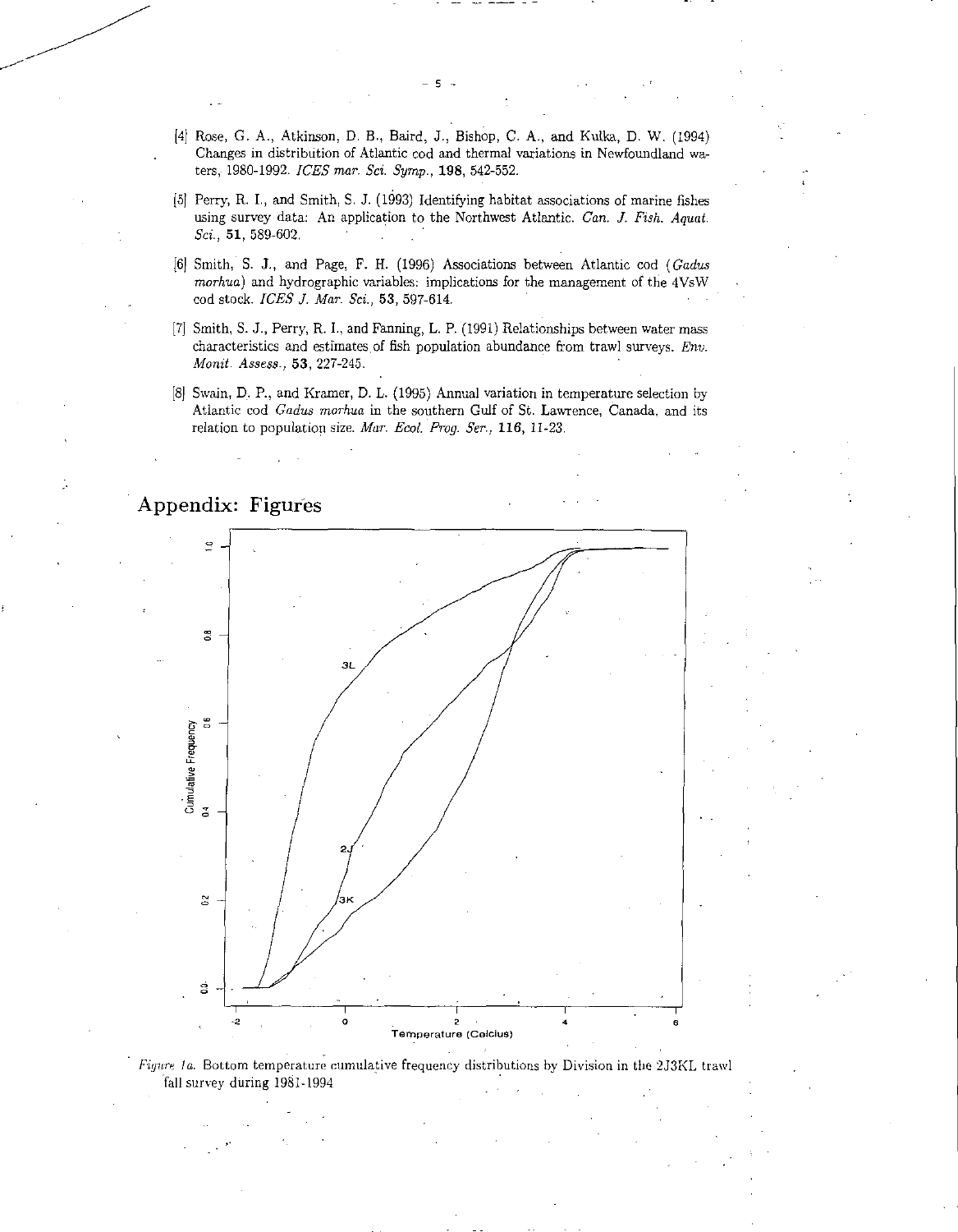

*Figure lb.* Cod abundance (numbers per tow) and biomass (tow weights) weighted and unweighted bottom temperature cumulative frequency distributions for the 2J3KL trawl fall survey during 1981-1994. The unweighted CDF is plotted as a solid line and the weighted CDFs are plotted as broken lines in the left panels. The average difference in a weighted and unweighted CDF is denoted by aye, while the maximum absolute difference is denoted by max. Weighted percentiles are plotted versus unweighted percentiles in the right panels. The solid line denotes a 1:1 relationship. The  $(x \times 10)$ th percentiles,  $x = 1, ..., 9$  are plotted as x's. Vertical lines are plotted for the 20th, 50th, and 80th weighted percentiles. The unweighted temperature percentiles are plotted as  $\leftarrow$ 's.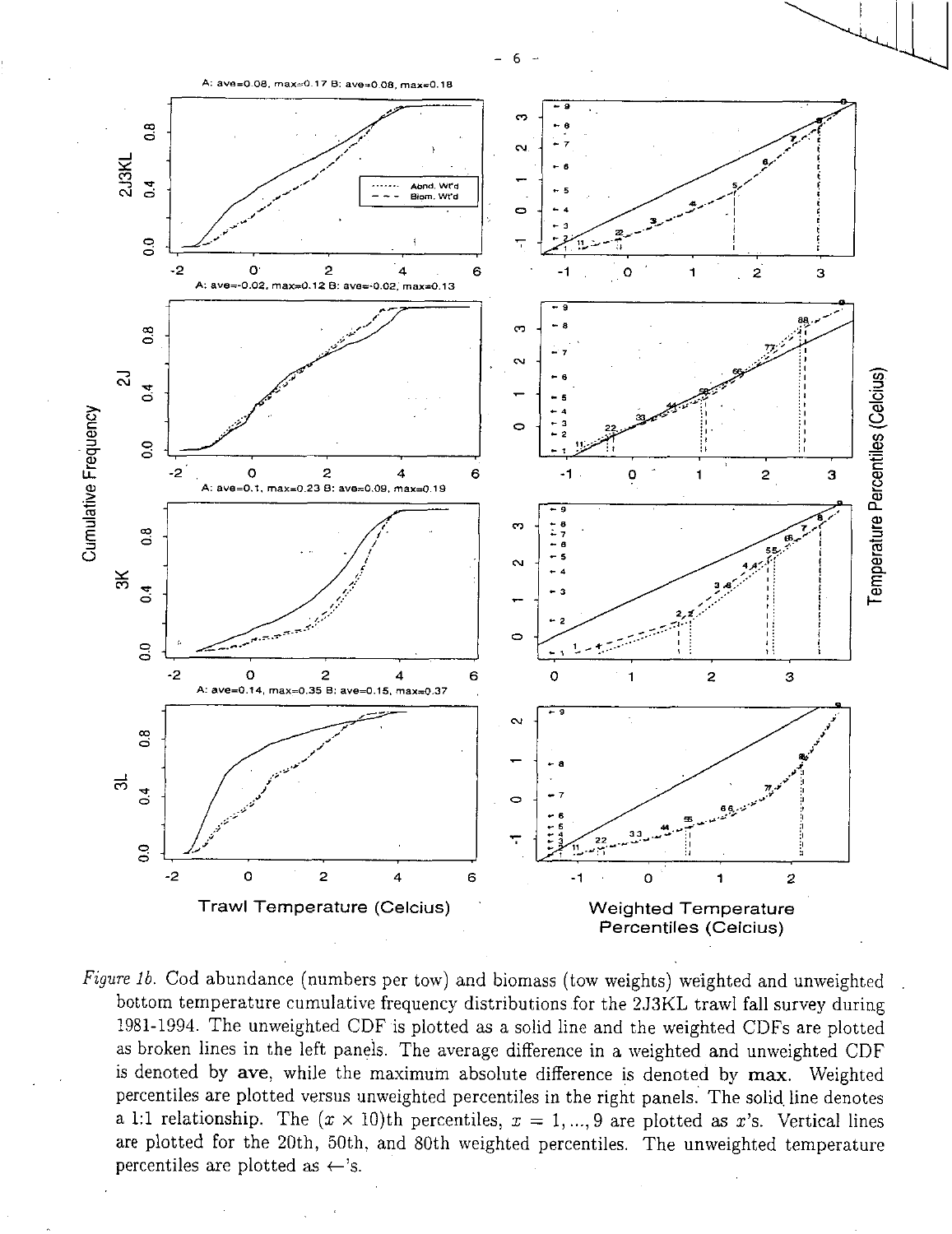$-7 -$ 



*Figure 2a.* Cod abundance (numbers per tow) and biomass (tow weights) weighted and unweighted bottom temperature cumulative frequency distributions for the 2J3KL trawl fall survey. The unweighted CDF is plotted as a solid line, and the weighted CDFs are plotted as broken lines. The average difference in a weighted and unweighted CDF is denoted by ave, while the maximum absolute difference is denoted by max.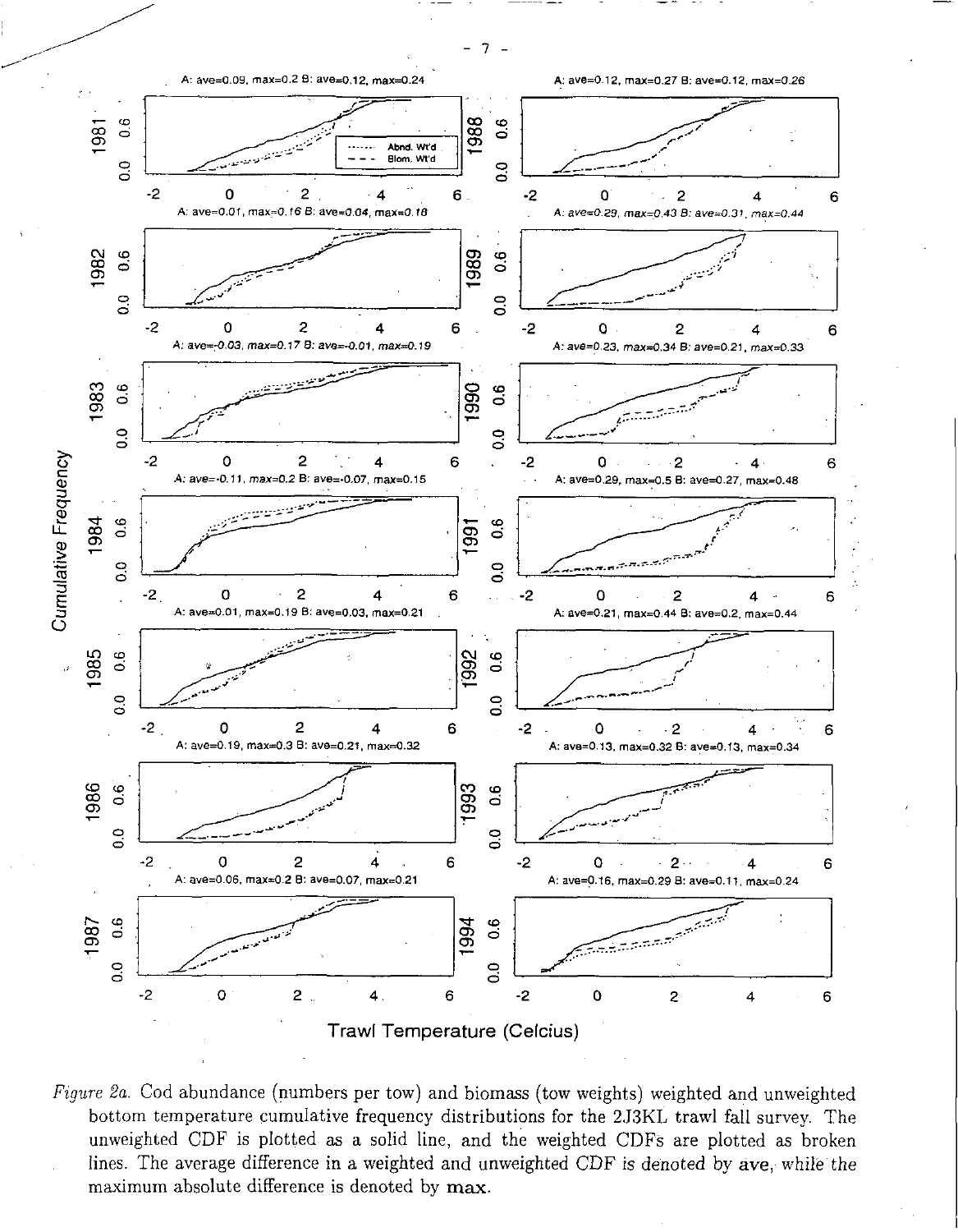

Figure 2b. Yearly weighted and unweighted bottom temperature cumulative frequency distributions versus the corresponding 1981-1994 combined distributions for the 2J3KL trawl fall survey. The points denote a 1:1 relationship.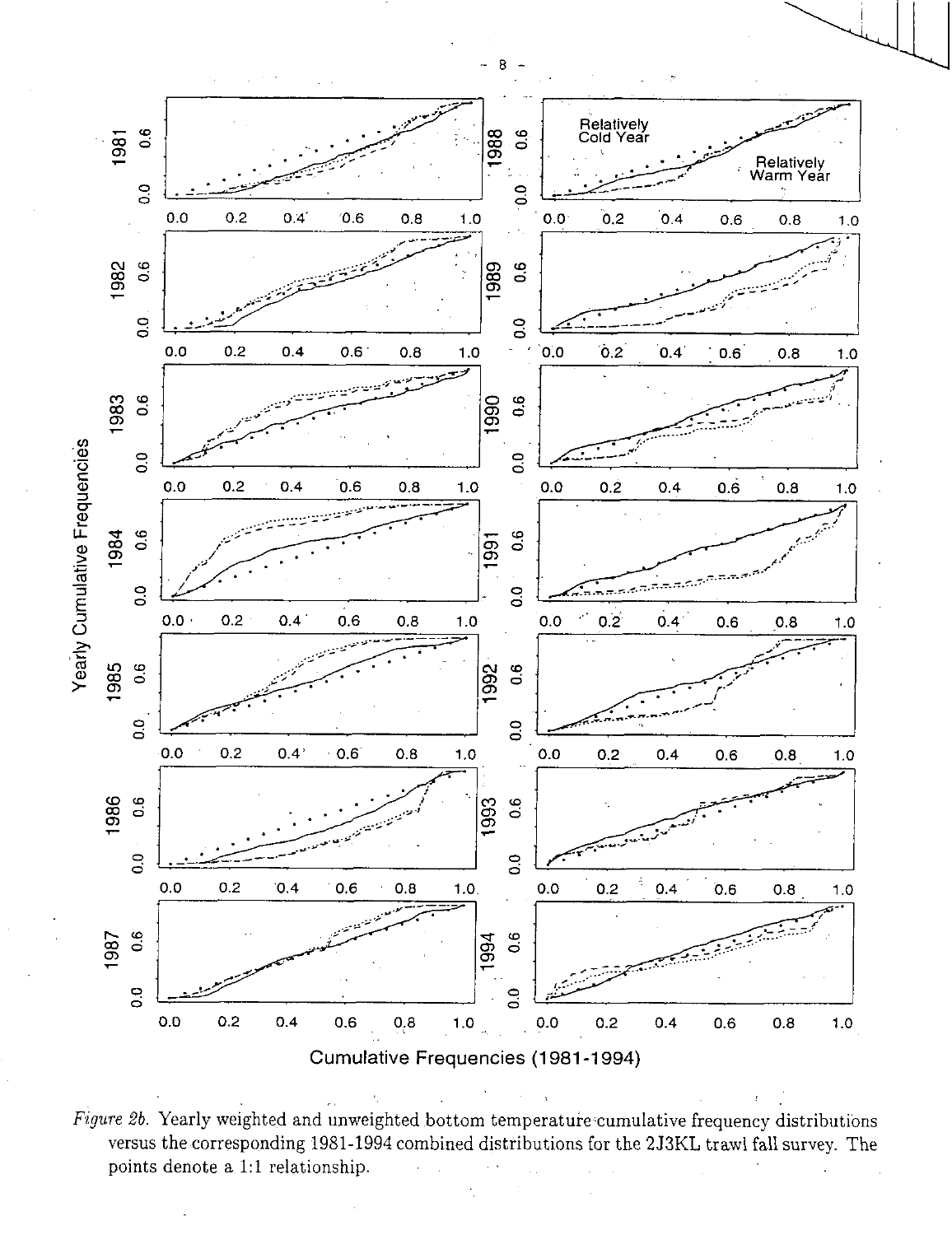

*Figure 2c.* Cod abundance and biomass weighted bottom temperature percentiles versus unweighted bottom temperature percentiles for the 2J3KL trawl fall survey. The solid line denotes a 1:1 relationship. The  $(x \times 10)$ th percentiles,  $x = 1, ..., 9$  are plotted as x's. Vertical lines are plotted for the 20th, 50th, and 80th weighted percentiles. The unweighted temperature percentiles are plotted as  $\leftarrow$ 's.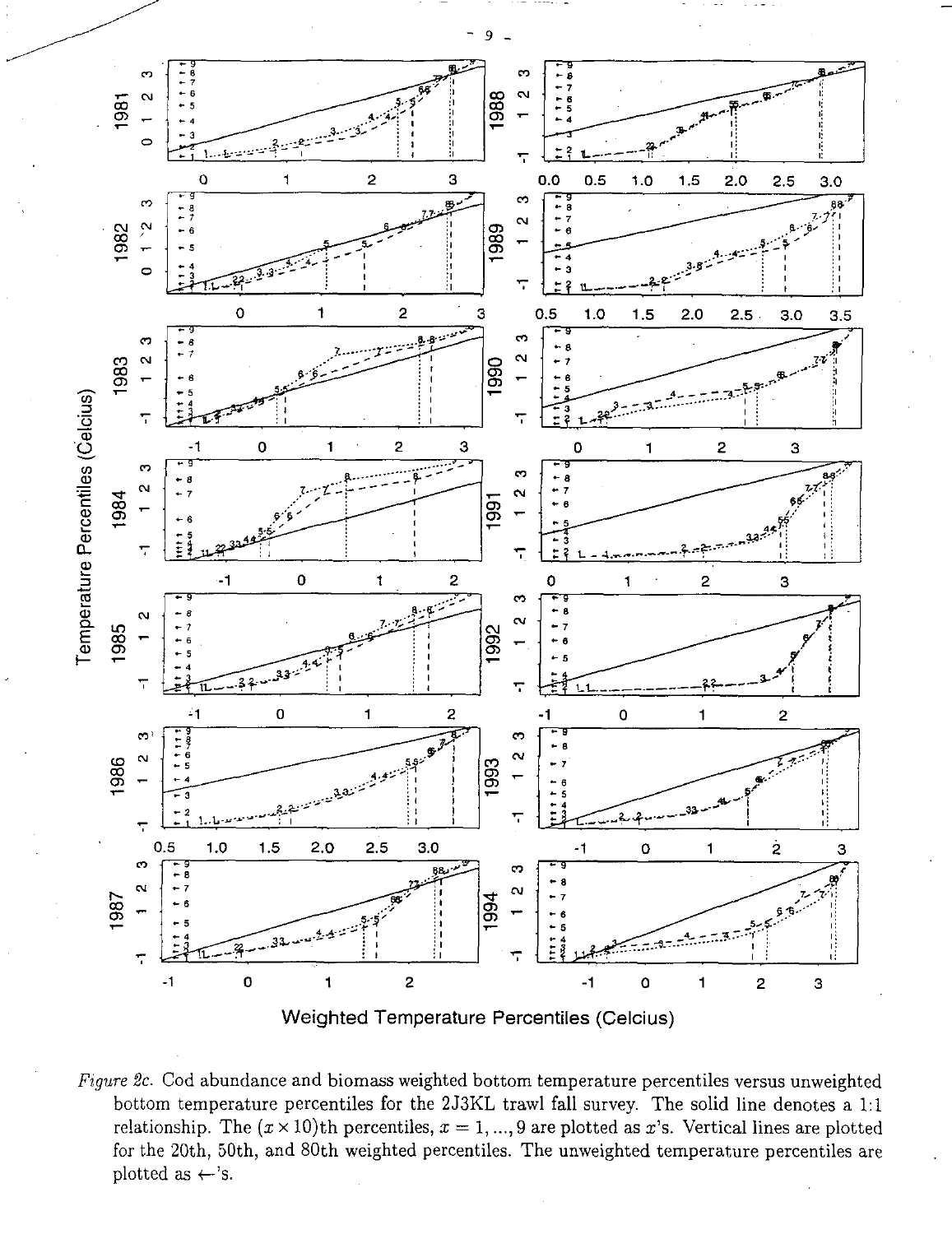



### - 10 -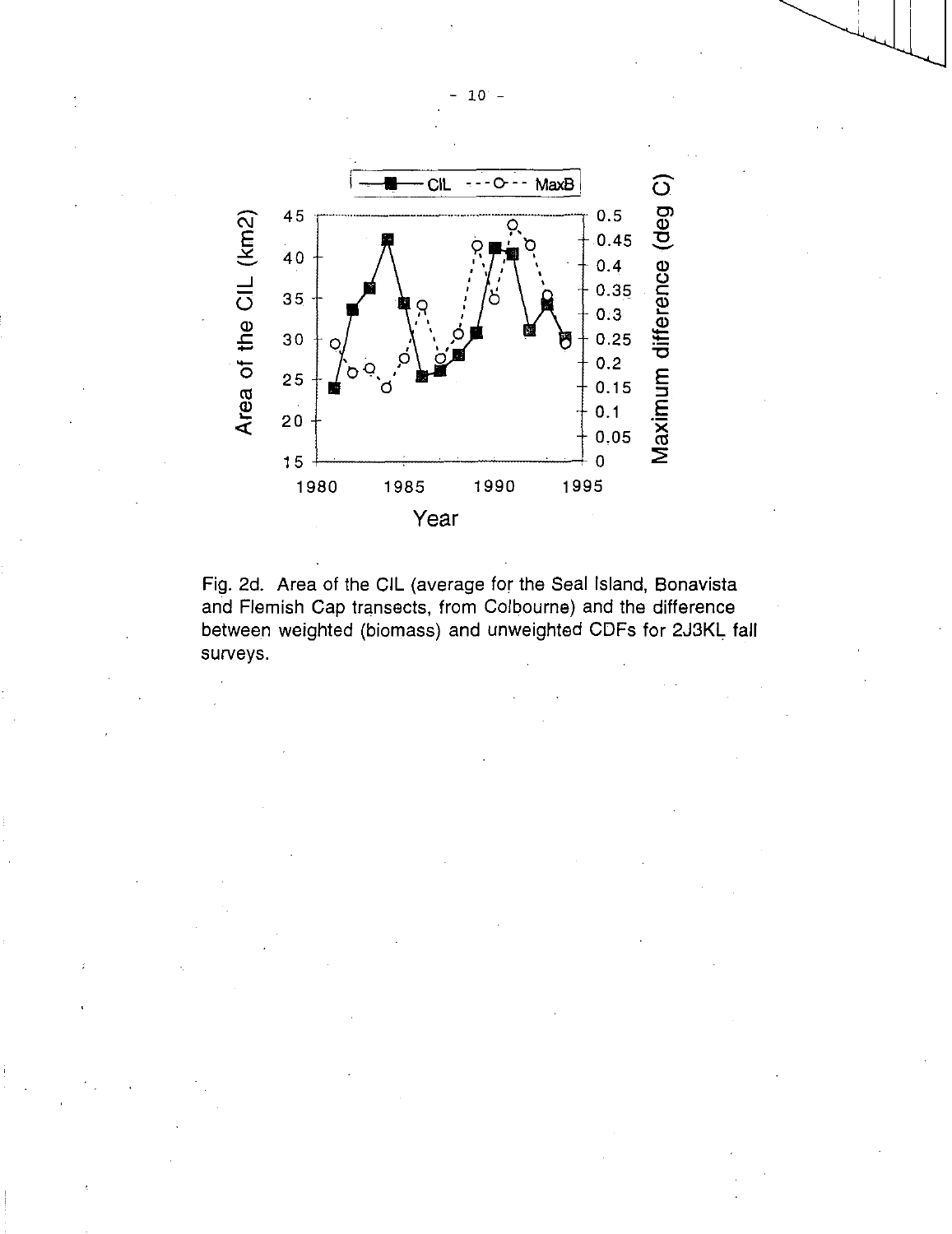$-11 -$ 



*Figure 3a.* Cod abundance (numbers per tow) and biomass (tow weights) weighted and unweighted bottom temperature cumulative frequency distributions for the 2J trawl fall survey. The unweighted CDF is plotted as a solid line, and the weighted CDFs are plotted as broken lines. The average difference in a weighted and unweighted CDF is denoted by ave, while the maximum absolute difference is denoted by max.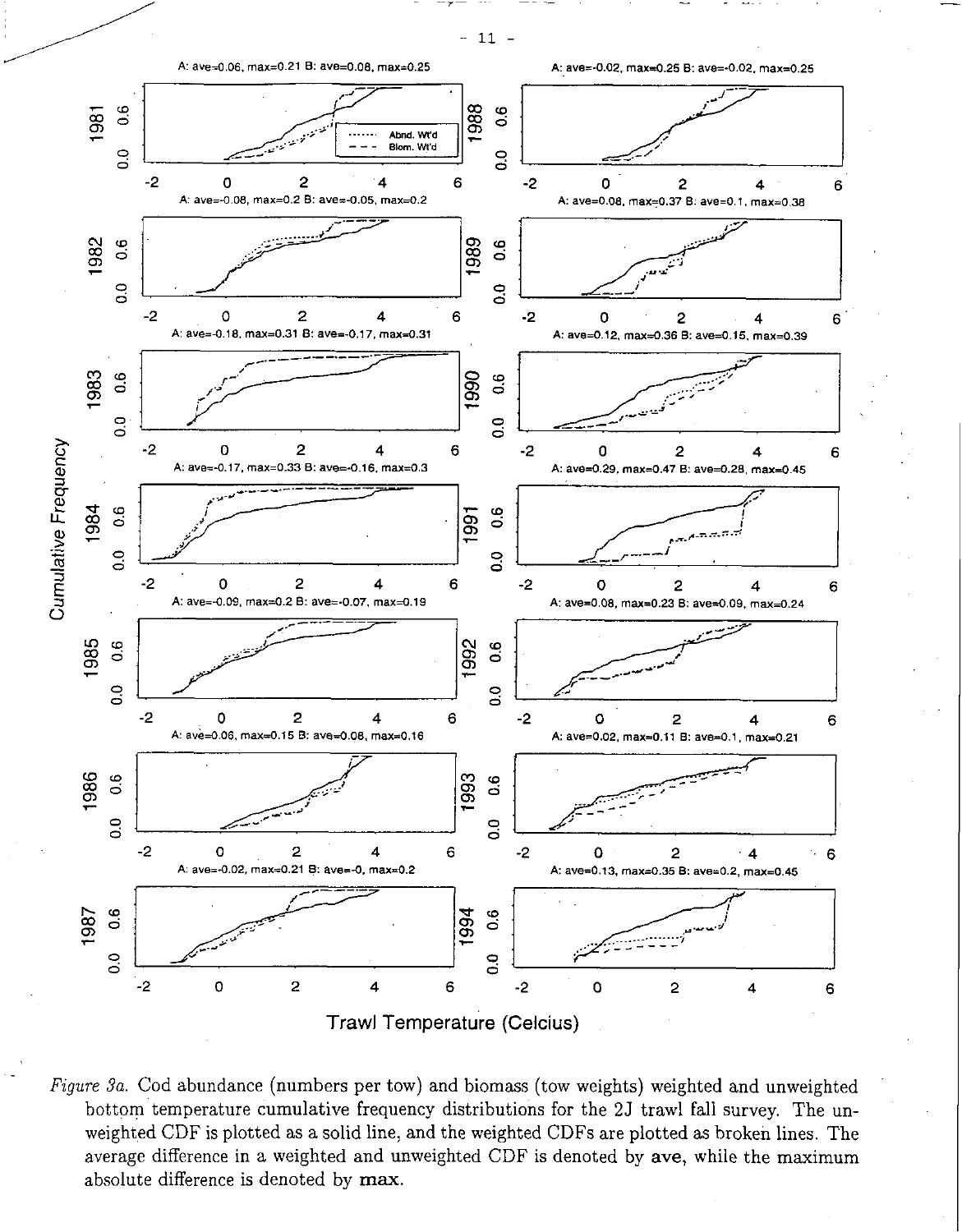$- 12 -$ 



*Figure 36.* Yearly weighted and unweighted bottom temperature cumulative frequency distributions versus the corresponding 1981-1994 combined distributions for the 2J trawl fall survey. The points denote a 1:1 relationship.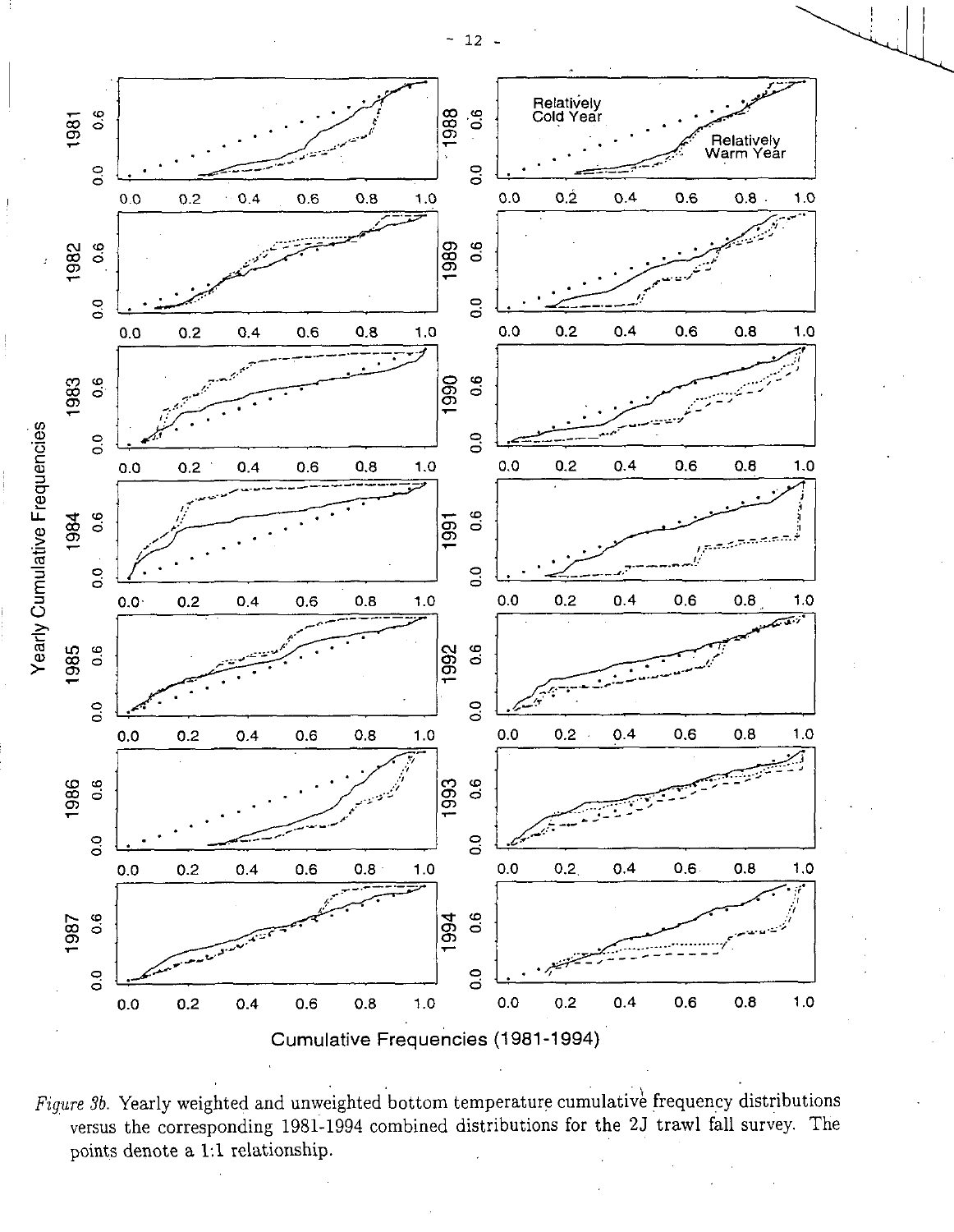

Figure 3c. Cod abundance and biomass weighted bottom temperature percentiles versus unweighted bottom temperature percentiles for the 2J trawl fall survey. The solid line denotes a 1:1 relationship. The  $(x \times 10)$ th percentiles,  $x = 1, ..., 9$  are plotted as x's. Vertical lines are plotted for the 20th, 50th, and 80th weighted percentiles. The unweighted temperature percentiles are plotted as  $\leftarrow$ 's.

 $-13 -$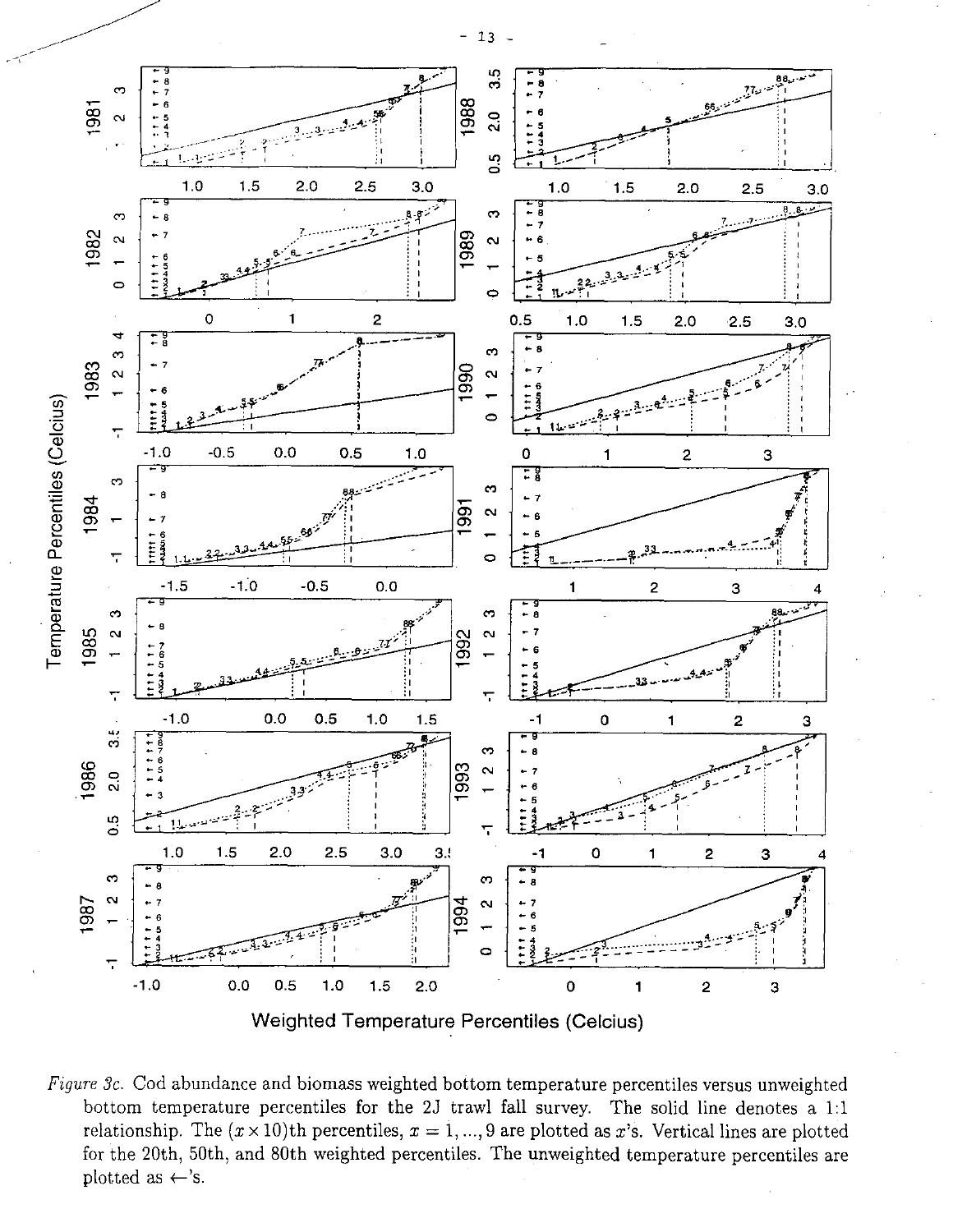

*Figure 4a.* Cod abundance (numbers per tow) and biomass (tow weights) weighted and unweighted bottom temperature cumulative frequency distributions for the 3K trawl fall survey. The unweighted CDF is plotted as a solid line, and the weighted CDFs are plotted as broken lines. The average difference in a weighted and unweighted CDF is denoted by ave, while the maximum absolute difference is denoted by max.

- 14 -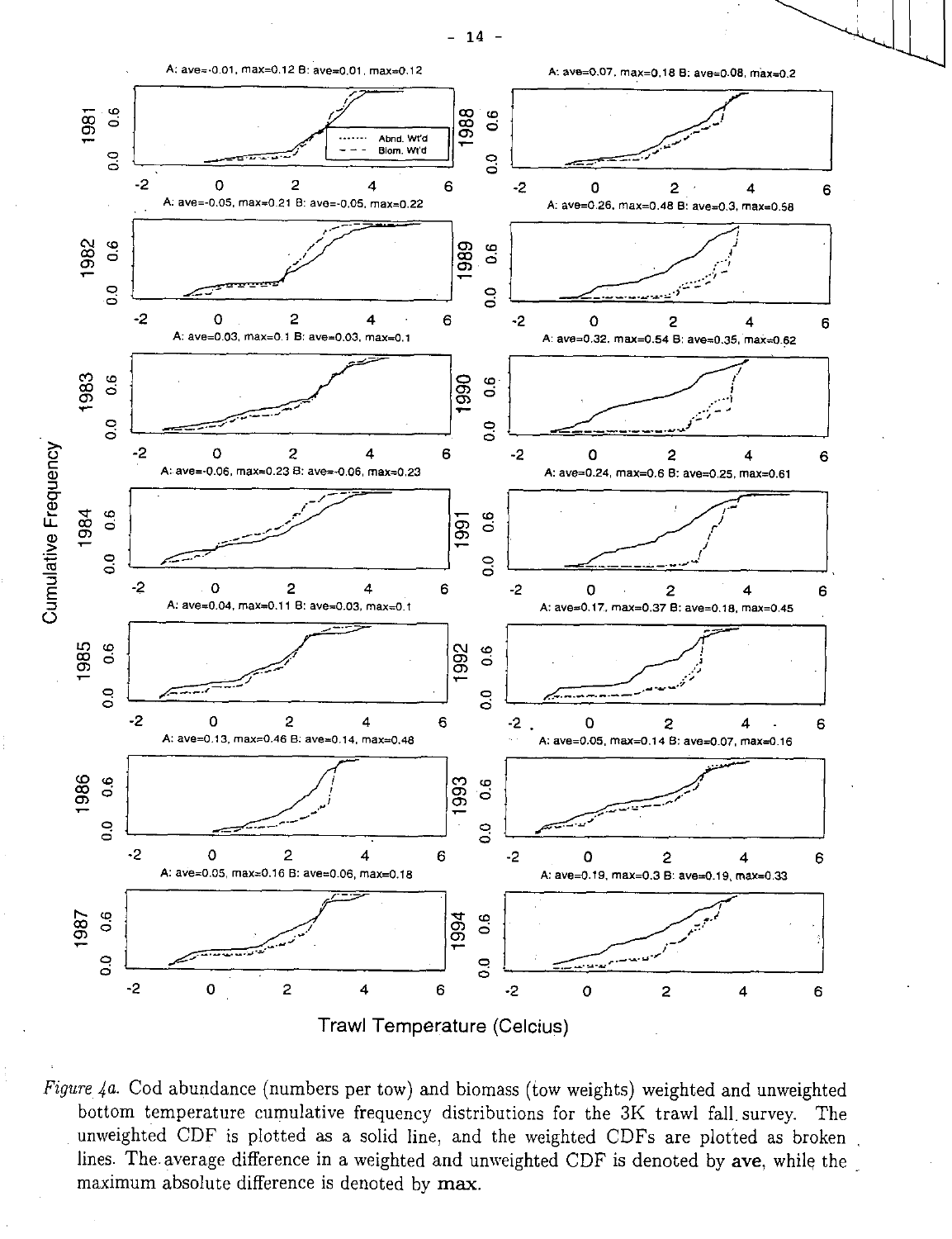$-15 -$ 



Figure 4b. Yearly weighted and unweighted bottom temperature cumulative frequency distributions versus the corresponding 1981-1994 combined distributions for the 3K trawl fall survey. The points denote a 1:1 relationship.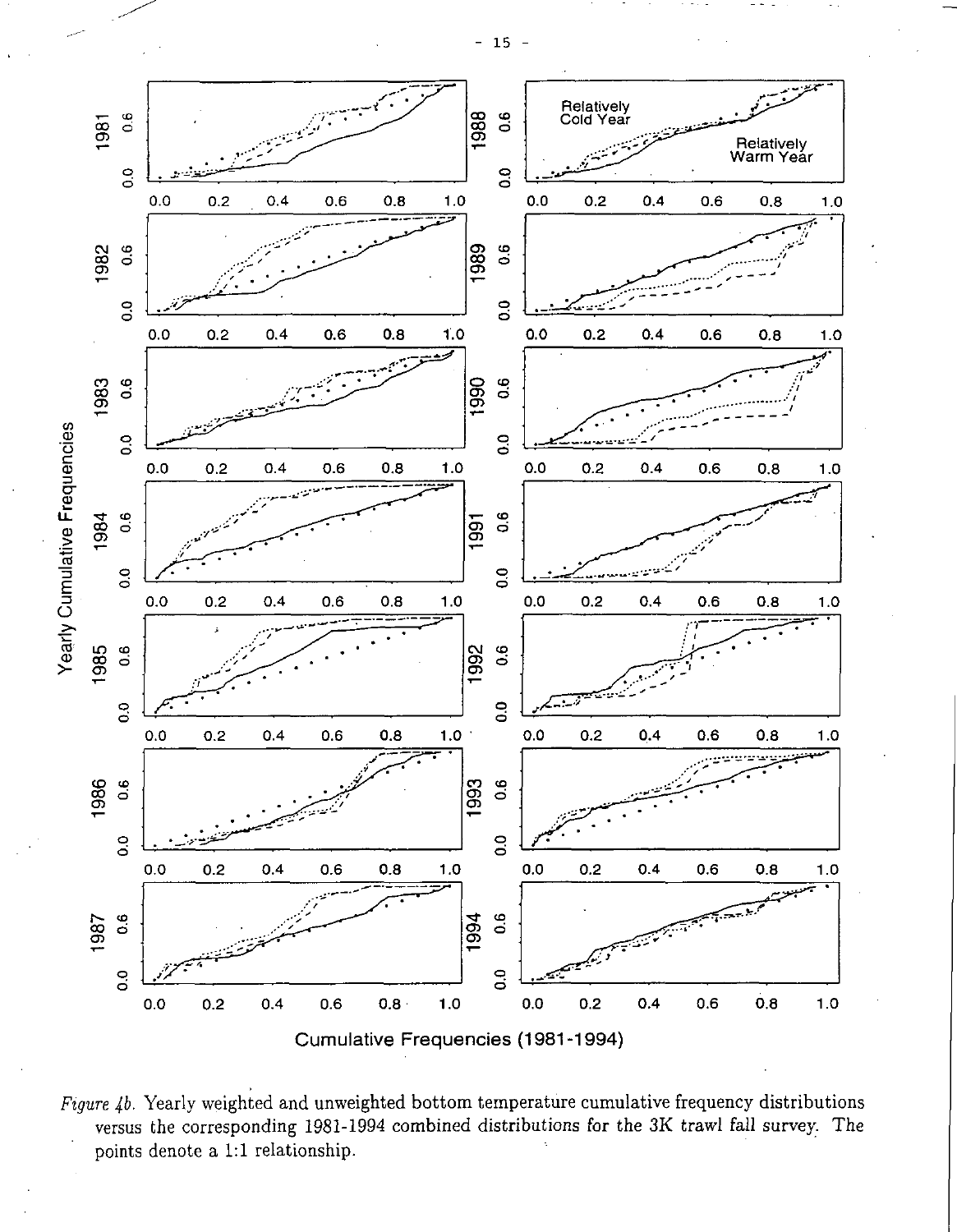

*Figure 4c.* Cod abundance and biomass weighted bottom temperature percentiles versus unweighted bottom temperature percentiles for the 3K trawl fall survey. The solid line denotes a 1:1 relationship. The  $(x \times 10)$ th percentiles,  $x = 1, ..., 9$  are plotted as x's. Vertical lines are plotted for the 20th, 50th, and 80th weighted percentiles. The unweighted temperature percentiles are plotted as  $\leftarrow$ 's.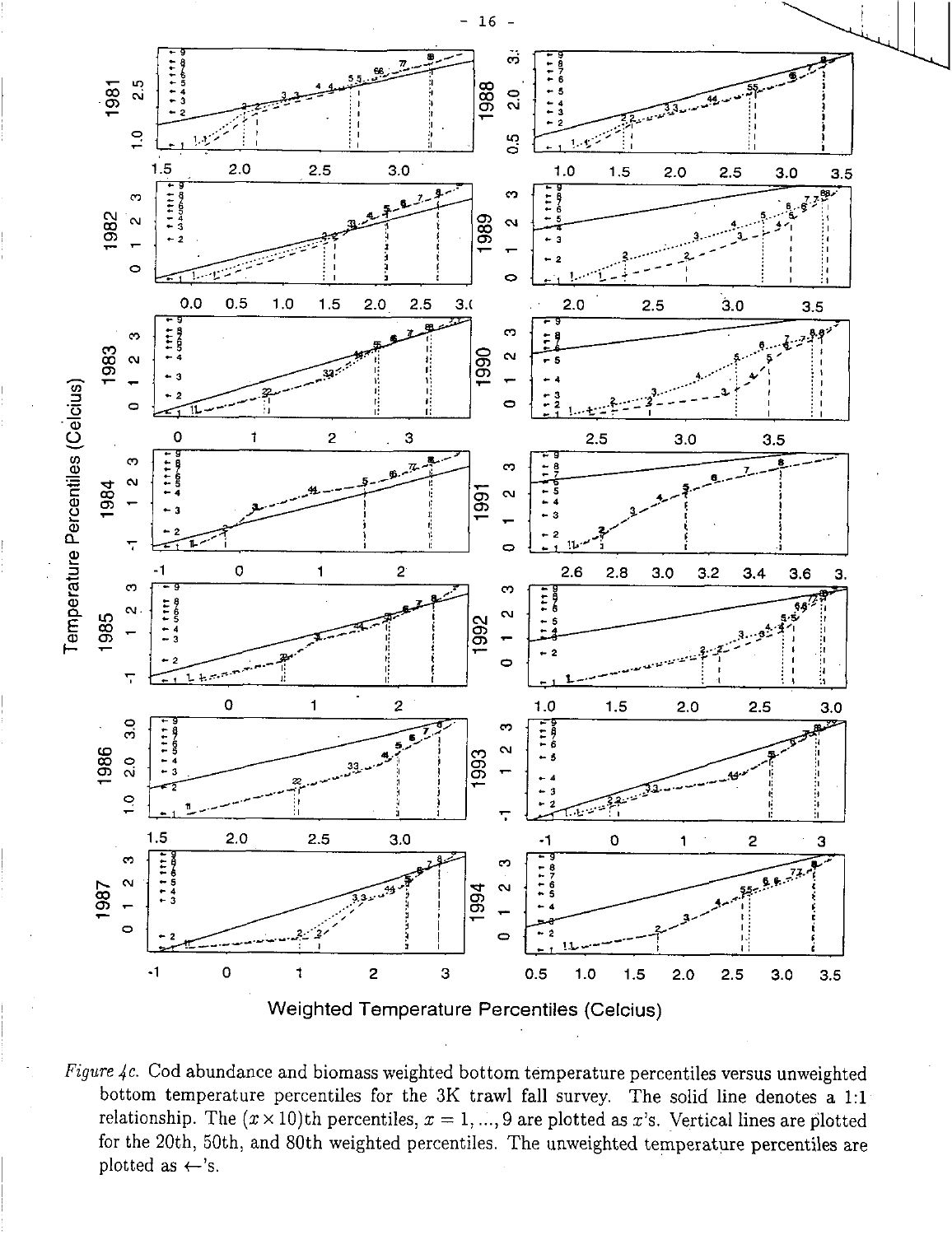

 $17 \overline{\phantom{a}}$ 

**Trawl Temperature (Celcius)** 

Figure 5a. Cod abundance (numbers per tow) and biomass (tow weights) weighted and unweighted bottom temperature cumulative frequency distributions for the 3L trawl fall survey. The unweighted CDF is plotted as a solid line, and the weighted CDFs are plotted as broken lines. The average difference in a weighted and unweighted CDF is denoted by ave, while the maximum absolute difference is denoted by max.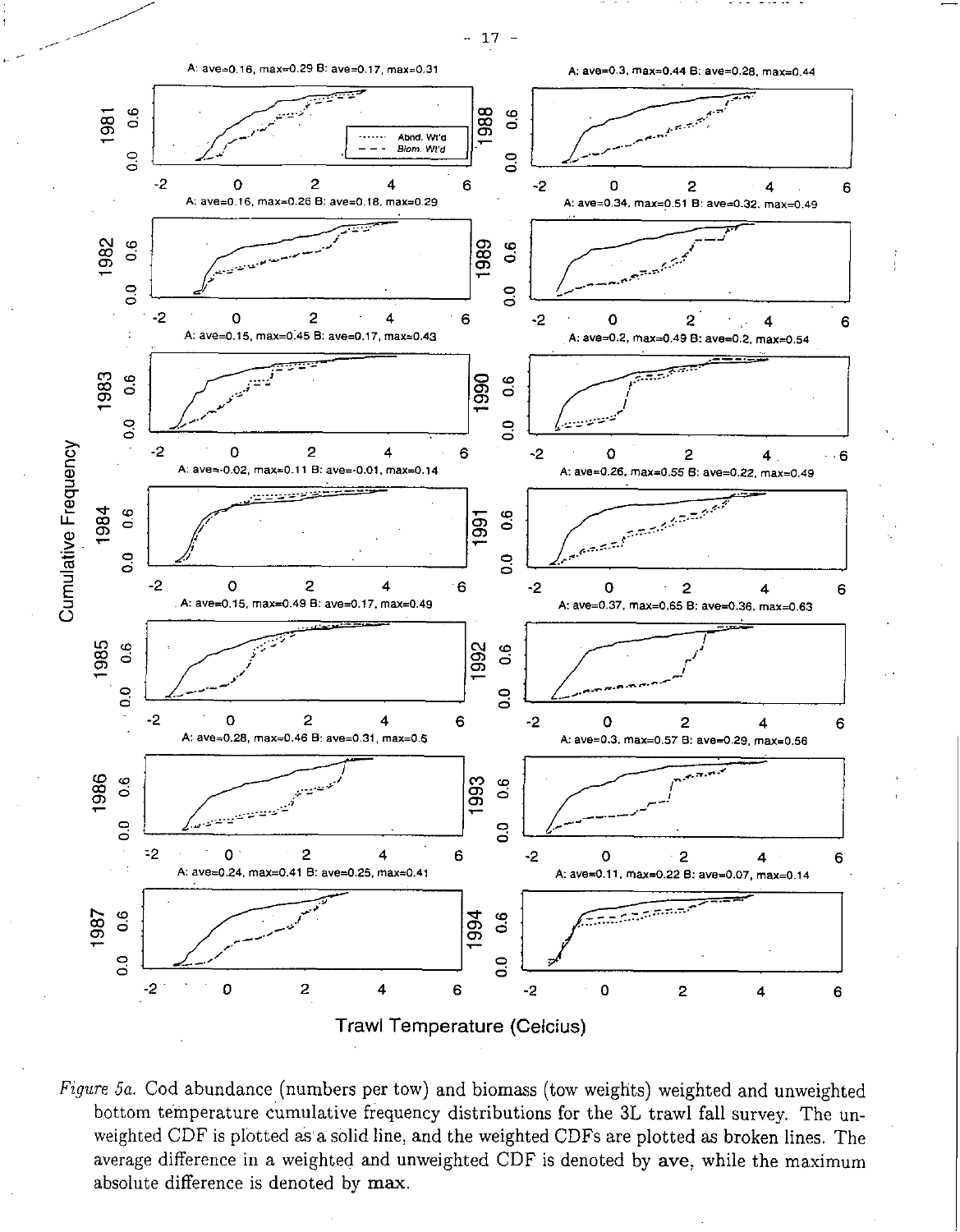

*Figure 5b.* Yearly weighted and unweighted bottom temperature cumulative frequency distributions versus the corresponding 1981-1994 combined distributions for the 3L trawl fall survey. The points denote a 1:1 relationship.

- 18 -